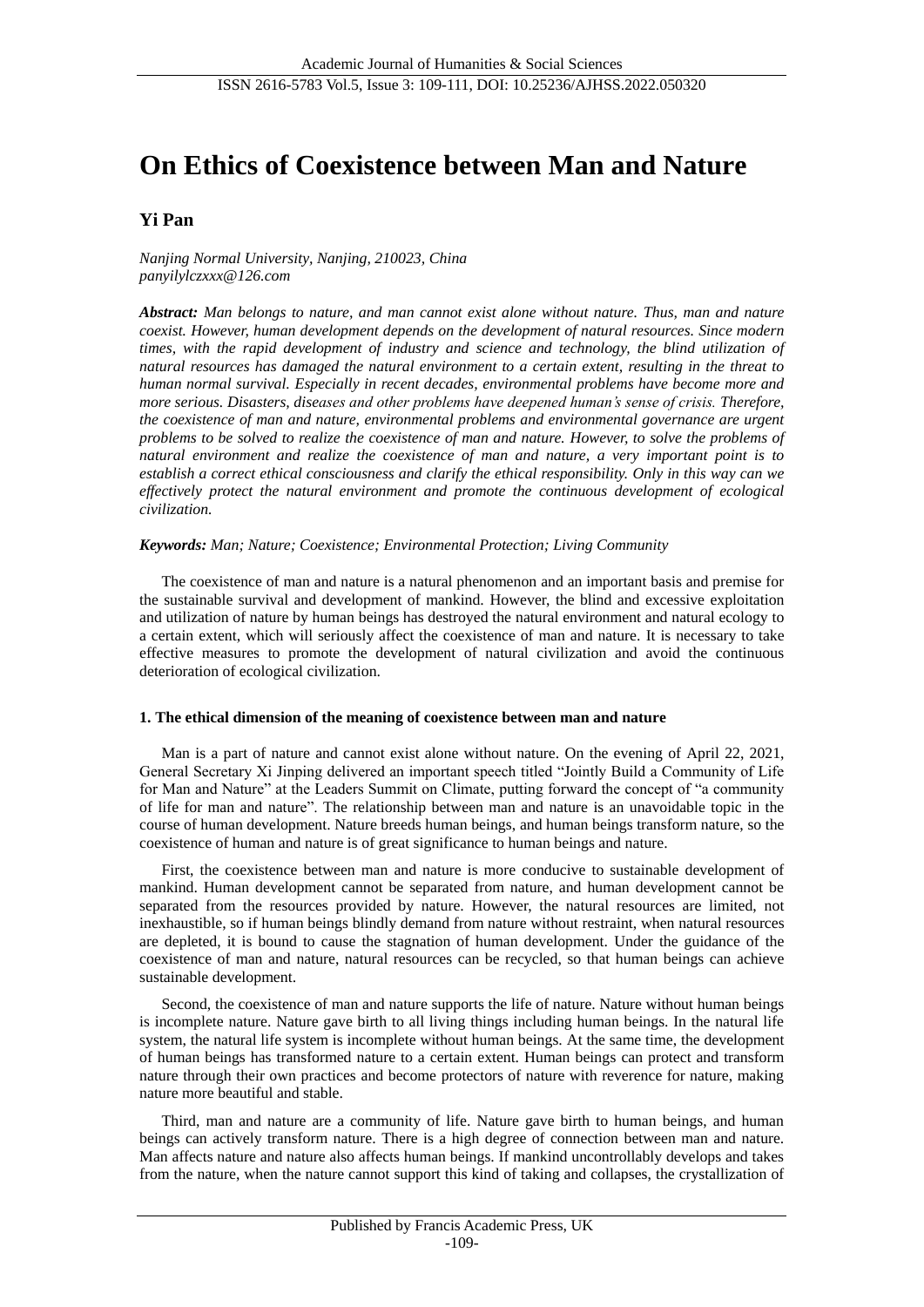human wisdom and brilliant civilization will cease to exist, and mankind will perish along with it. Just as Engels said, human beings should not be too intoxicated with the victory over nature, for every such victory, nature has taken revenge. Man and nature are interdependent. Nature provides us with a home to live on. We should also respect and care for nature.

Under the theme of peace and development in the new era, the pursuit and realization of coexistence between man and nature is the premise of peace and development, the value orientation of ecological priority protection and the goal of permanent interests of all mankind are the trend of historical development.

#### **2. The ethical problem of the coexistence of man and nature**

The development of industrial civilization has accumulated a large amount of material wealth for human beings, but it has destroyed the natural environment and worsened the relationship between human beings and nature. When human beings transform and overdo nature, the self-purification ability of nature can no longer be made up, nature will surely punish human beings. The change of the natural environment directly affects the survival and development of human society, so it needs to pay high attention to it. There are still a series of problems in the coexistence of man and environment.

First, influenced by the idea of "man can conquer nature", men have no respect for nature. The continuous development of human society inevitably affects the environment. Human life produces a large amount of garbage, some of which is put into the use of reproduction, and some of which is disposed as landfill or incineration, which more or less will have a bad impact on the environment. Under the influence of the idea of "man can conquer nature", the natural environment has become an object that human beings can dominate and conquer, and they can take whatever they want from the nature. This will lead to such a result that human beings unrestrainedly plunder and claim from the nature, and over-exploit the nature by using the emerging technologies developed based on the nature, which will eventually exceed the tolerance threshold of the nature and be unable to be digested by the self-purification ability of nature. This will definitely lead to the destruction of the nature and the ecological civilization.

Second, ignore the existence value of nature. Some people believe that nature provides human resources for free and do not cherish them. Natural resources are a gift from nature, but they are not inexhaustible. Under the influence of this thought, people cannot see the existence value of nature itself, that is, nature has no other value except providing resources to human beings. Under the influence of this thought, man and nature are not equal, but move towards a kind of anthropocentrism. However, the gift of nature is not free, human beings for the excessive exploitation and demand of nature will be returned to human beings bit by bit. Nature itself has its own value, the nature is not only a kind of life body, so it is not only to provide human resources this kind of value.

Third, the lack of awareness of environmental protection. Humans have direct access to nature, so many people have no sense of identity. Human beings are eager for a better living environment, hope to indulge in beautiful natural scenery. However, some people have not done their duty to protect nature when the gift of nature is shared by all mankind. Aristotle once said: "The public affairs that belong to the largest number of people are often the things that are taken least care of. People care about their own possessions and ignore the public affairs. Of all that is public, he is at best mindful of that which is of some personal interest to him."[1] According to the conventional wisdom, things shared with others are always not valued, and the same is true of the environment. People all yearn for neat and beautiful natural scenery, but do not cherish the scenery at the same time, litter in public places at will groups, most of them are driven by such psychology.

Affected by the above problems, the realization of coexistence between man and nature has been hindered. In the era of industry, science and technology and economic development, it is hard to avoid the mistake of light environmental protection. In order to realize the sustainable development of human beings, we should not only focus on the immediate small profits. In order to avoid the frequent occurrence of disasters and diseases and enjoy a better life, the relationship between man and nature needs to reach a new balance. The coexistence of man and nature also requires us to make changes.

#### **3. Ethical appeal to the coexistence between man and nature**

From the above analysis, the fundamental problem of coexistence between man and nature is that